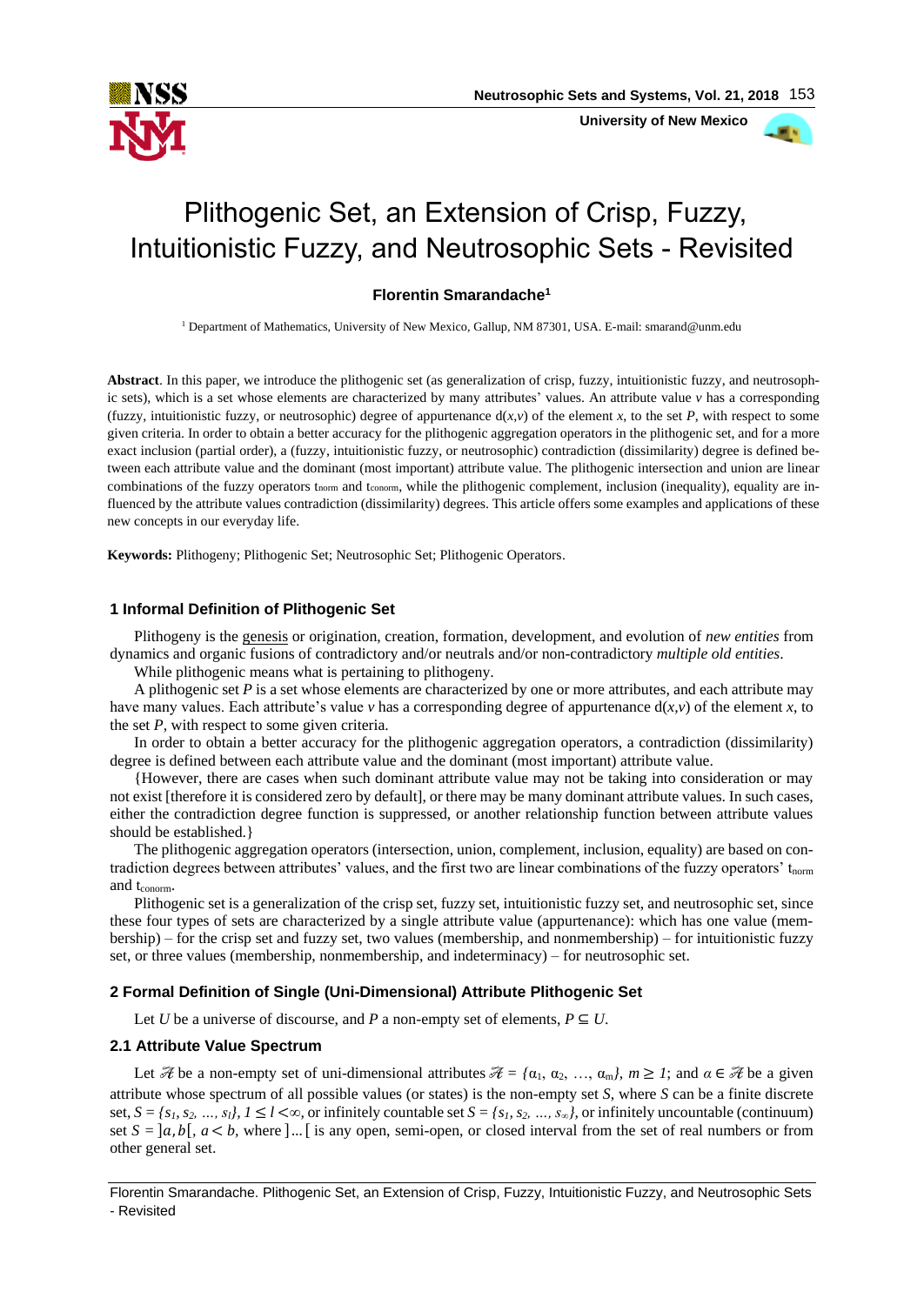## **2.2 Attribute Value Range**

Let *V* be a non-empty subset of *S*, where *V* is the *range of all attribute's values* needed by the experts for their application. Each element  $x \in P$  is characterized by all attribute's values in  $V = \{v_1, v_2, ..., v_n\}$ , for  $n \ge 1$ .

#### **2.3 Dominant Attribute Value**

Into the attribute's value set *V*, in general, there is a dominant attribute value, which is determined by the experts upon their application. Dominant attribute value means the most important attribute value that the experts are interested in.

{However, there are cases when such dominant attribute value may not be taking into consideration or not exist, or there may be many dominant (important) attribute values - when different approach should be employed.}

#### **2.4 Attribute Value Appurtenance Degree Function**

Each attributes value  $v \in V$  has a corresponding degree of appurtenance  $d(x, v)$  of the element *x*, to the set *P*, with respect to some given criteria.

The degree of appurtenance may be: a fuzzy degree of appurtenance, or intuitionistic fuzzy degree of appurtenance, or neutrosophic degree of appurtenance to the plithogenic set.

Therefore, the attribute value appurtenance degree function is:

 $\forall x \in P$ , d:  $P \times V \rightarrow \mathcal{P}([0, 1]^z)$ ,

 $),$  (1)

so  $d(x, y)$  is a subset of  $[0, 1]^z$ , and  $\mathcal{H}[0, 1]^z$  is the power set of the  $[0, 1]^z$ , where  $z = 1$  (for fuzzy degree of appurtenance),  $z = 2$  (for intuitionistic fuzzy degree of appurtenance), or  $z = 3$  (for neutrosophic degree de appurtenance).

#### **2.5 Attribute Value Contradiction (Dissimilarity) Degree Function**

Let the cardinal  $/V \geq 1$ .

Let *c*:  $V \times V \rightarrow [0, 1]$  be the <u>attribute value contradiction (dissimilarity) degree function</u> (that we introduce now for the first time) between any two attribute values  $v_1$  and  $v_2$ , denoted by

 $c(v_1, v_2)$ , and satisfying the following axioms:

 $c(v_1, v_1) = 0$ , the contradiction degree between the same attribute values is zero;

 $c(v_1, v_2) = c(v_2, v_1)$ , commutativity.

For simplicity, we use a <u>fuzzy</u> attribute value contradiction degree function (*c* as above, that we may denote by  $c_F$  in order to distinguish it from the next two), but an intuitionistic attribute value contradiction function  $(c_{IF}$ :  $V \times V \rightarrow [0, 1]^2$ , or more general a <u>neutrosophic attribute value contradiction function</u>  $(c_N : V \times V \rightarrow [0, 1]^3)$  may be utilized increasing the complexity of calculation but the accuracy as well.

We mostly compute the contradiction degree between *uni-dimensional attribute values*. For *multi-dimensional attribute values* we split them into corresponding uni-dimensional attribute values.

The attribute value contradiction degree function helps the plithogenic aggregation operators, and the plithogenic inclusion (partial order) relationship to obtain a more accurate result.

The attribute value contradiction degree function is designed in each field where plithogenic set is used in accordance with the application to solve. If it is ignored, the aggregations still work, but the result may lose accuracy.

Several examples will be provided into this paper.

Then  $(P, a, V, d, c)$  is called a plithogenic set:

 $\bullet$  where "*P*" is a set, "*a*" is a (multi-dimensional in general) attribute, "*V*" is the range of the attribute's values, " $d$ " is the degree of appurtenance of each element *x*'s attribute value to the set *P* with respect to some given criteria  $(x \in P)$ , and "*d*" stands for " $d_F$ " or " $d_{IF}$ " or " $d_N$ ", when dealing with fuzzy degree of appurtenance, intuitionistic fuzzy degree of appurtenance, or neutrosophic degree of appurtenance respectively of an element *x* to the plithogenic set *P*;

● and "*c*" stands for "*c<sub>F</sub>*" or "*c<sub>IF</sub>*" or "*c<sub>N</sub>*", when dealing with fuzzy degree of contradiction, intuitionistic fuzzy degree of contradiction, or neutrosophic degree of contradiction between attribute values respectively.

The functions  $d(\cdot, \cdot)$  and  $c(\cdot, \cdot)$  are defined in accordance with the applications the experts need to solve.

One uses the notation:  $x(d(x, V))$ , where  $d(x, V) = {d(x, v)}$ , for all  $v \in V$ ,  $\forall x \in P$ .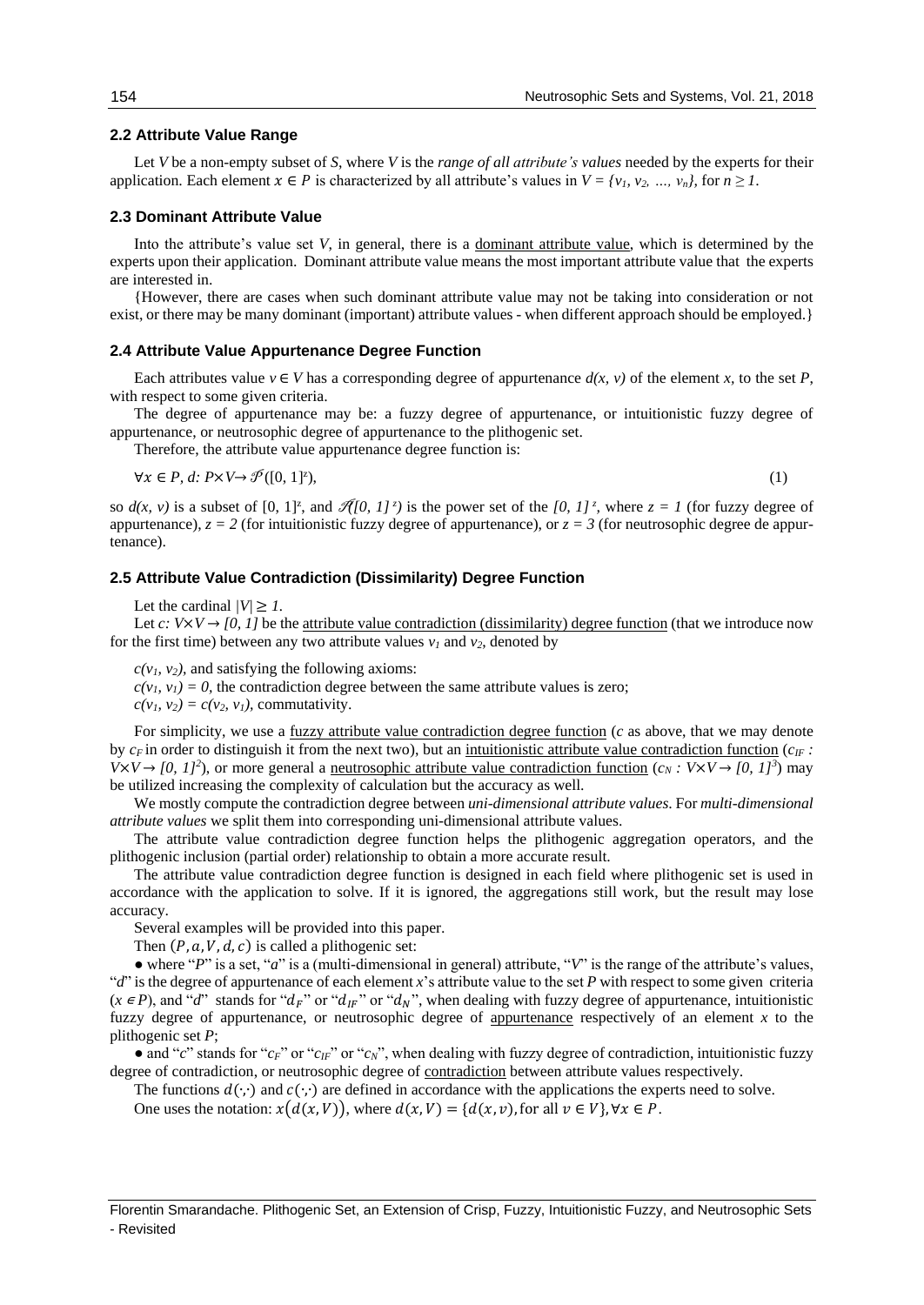## **2.6 About the Plithogenic Aggregation Set Operators**

The attribute value contradiction degree is calculated between each attribute value with respect to the dominant attribute value (denoted  $v<sub>D</sub>$ ) in special, and with respect to other attribute values as well.

The attribute value contradiction degree function *c* between the attribute's values is used into the definition of plithogenic aggregation operators {*Intersection (AND), Union (OR), Implication (* $\implies$ *), Equivalence (* $\Leftrightarrow$ *), Inclusion Relationship (Partial Order, or Partial Inequality),* and other plithogenic aggregation operators that combine two or more attribute value degrees - that *tnorm* and *tconorm* act upon}.

Most of the plithogenic aggregation operators are linear combinations of the fuzzy  $t_{norm}$  (denoted  $\Lambda_F$ ), and fuzzy  $t_{conorm}$  (denoted  $V_F$ ), but non-linear combinations may as well be constructed.

If one applies the  $t_{norm}$  on dominant attribute value denoted by  $v_D$ , and the contradiction between  $v_D$  and  $v_2$  is  $c(v_0, v_2)$ , then onto attribute value  $v_2$  one applies:

$$
[1 - c(v_D, v_2)] \cdot t_{\text{norm}}(v_D, v_2) + c(v_D, v_2) \cdot t_{\text{conorm}}(v_D, v_2), \tag{2}
$$

Or, by using symbols:

$$
[1 - c(v_D, v_2)] \cdot (v_D \Lambda_F v_2) + c(v_D, v_2) \cdot (v_D \Lambda_F v_2). \tag{3}
$$

Similarly, if one applies the *tconorm* on dominant attribute value denoted by *vD,* and the contradiction between  $v<sub>D</sub>$  and  $v<sub>2</sub>$  is  $c(v<sub>D</sub>, v<sub>2</sub>)$ , then onto attribute value  $v<sub>2</sub>$  one applies:

$$
[1 - c(v_D, v_2)] \cdot t_{\text{conorm}}(v_D, v_2) + c(v_D, v_2) \cdot t_{\text{norm}}(v_D, v_2), \tag{4}
$$

Or, by using symbols:

$$
[1 - c(v_D, v_2)] \cdot (v_D V_F v_2) + c(v_D, v_2) \cdot (v_D \Lambda_F v_2). \tag{5}
$$

## **3 Plithogenic Set as Generalization of other Sets**

Plithogenic set is a generalization of the crisp set, fuzzy set, intuitionistic fuzzy set, and neutrosophic set, since these four types of sets are characterized by a single attribute (*appurtenance*): which has one value (membership) – for the crisp set and for fuzzy set, two values (membership, and nonmembership) – for intuitionistic fuzzy set, or three values (membership, nonmembership, and indeterminacy) – for neutrosophic set.

For examples:

Let *U* be a universe of discourse, and a non-empty set  $P \subseteq U$ . Let  $x \in P$  be a generic element.

#### **3.1 Crisp (Classical) Set (CCS)**

The *attribute* is  $\alpha$  = "*appurtenance*"; the *set of attribute values*  $V = \{membership, nonmembership, with cardinal  $|V| = 2;$$ the *dominant attribute value = membership*; the *attribute value appurtenance degree function*: *d:*  $P \times V \to \{0, 1\}$ , (6)

 $d(x,$  membership) = 1,  $d(x,$  nonmembership) = 0, and the *attribute value contradiction degree function*:

 $c: V \times V \to \{0, 1\},$  (7)

*c(membership, membership) = c(nonmembership, nonmembership)* = 0, *c(membership, nonmembership)* = 1.

3.1.1 Crisp (Classical) Intersection

| $a \wedge b \in \{0, 1\}$                     | (8)  |
|-----------------------------------------------|------|
| 3.1.2 Crisp (Classical) Union                 |      |
| $a \vee b \in \{0, 1\}$                       | (9)  |
| 3.1.3 Crisp (Classical) Complement (Negation) |      |
| $\neg a \in \{0, 1\}.$                        | (10) |

Florentin Smarandache. Plithogenic Set, an Extension of Crisp, Fuzzy, Intuitionistic Fuzzy, and Neutrosophic Sets - Revisited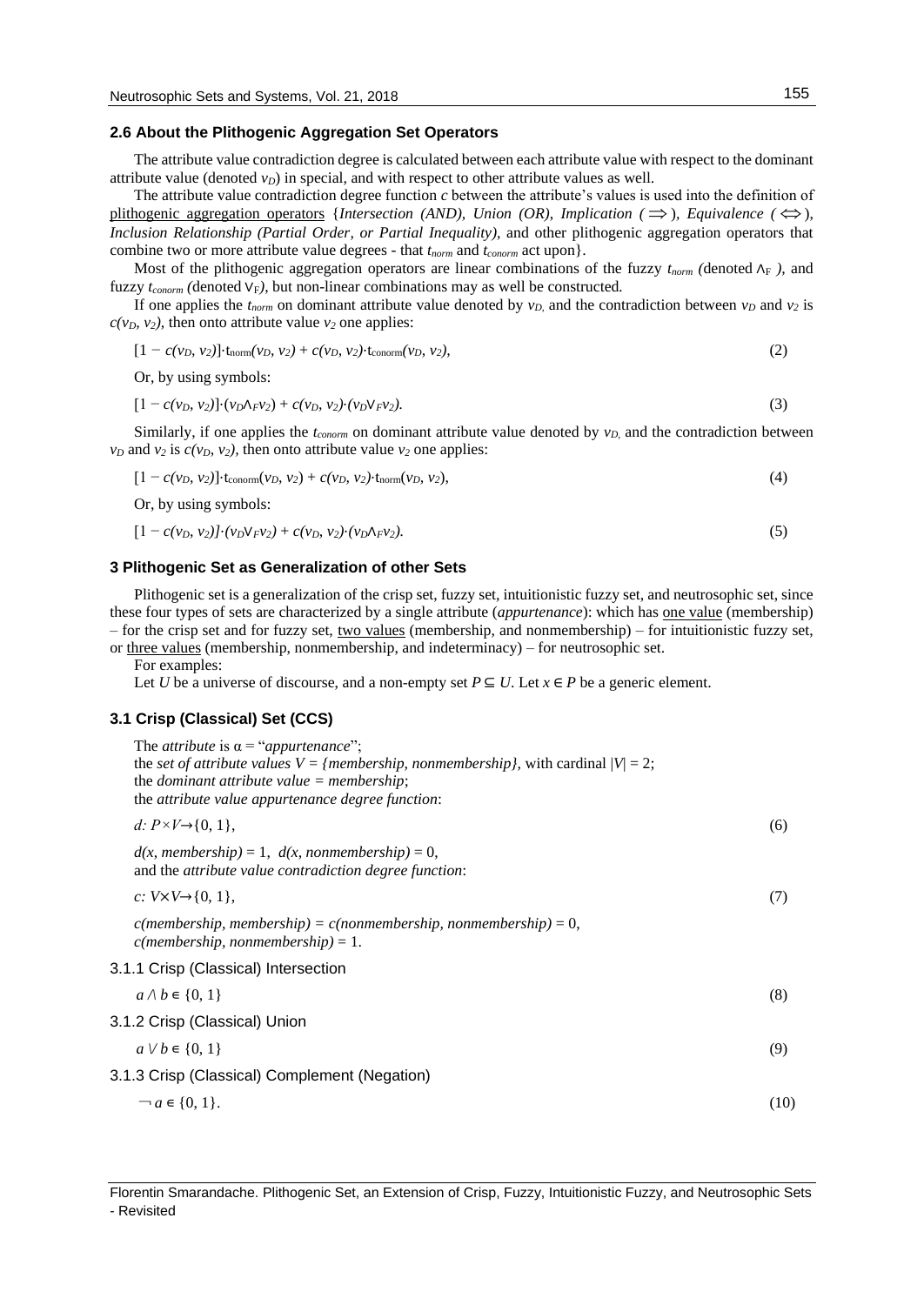## **3.2 Single-Valued Fuzzy Set (SVFS)**

| The <i>attribute</i> is $\alpha$ = " <i>appurtenance</i> ";<br>the set of attribute values $V = \{membership\}$ , whose cardinal $ V  = 1$ ;<br>the <i>dominant</i> attribute value = membership;<br>the appurtenance attribute value degree function:                                                                                                         |      |
|----------------------------------------------------------------------------------------------------------------------------------------------------------------------------------------------------------------------------------------------------------------------------------------------------------------------------------------------------------------|------|
| d: $P \times V \rightarrow [0, 1]$ ,                                                                                                                                                                                                                                                                                                                           | (11) |
| with $d(x,$ membership) $\in [0, 1]$ ;<br>and the attribute value contradiction degree function:                                                                                                                                                                                                                                                               |      |
| c: $V \times V \rightarrow [0, 1]$ ,                                                                                                                                                                                                                                                                                                                           | (12) |
| $c$ (membership, membership) = 0.                                                                                                                                                                                                                                                                                                                              |      |
| 3.2.1 Fuzzy Intersection                                                                                                                                                                                                                                                                                                                                       |      |
| $a \wedge_F b \in [0, 1]$                                                                                                                                                                                                                                                                                                                                      | (13) |
| 3.2.2 Fuzzy Union                                                                                                                                                                                                                                                                                                                                              |      |
| $a \vee_F b \in [0, 1]$                                                                                                                                                                                                                                                                                                                                        | (14) |
| 3.2.3 Fuzzy Complement (Negation)                                                                                                                                                                                                                                                                                                                              |      |
| $-$ <sub>F</sub> $a = 1 - a \in [0, 1].$                                                                                                                                                                                                                                                                                                                       | (15) |
| 3.3 Single-Valued Intuitionistic Fuzzy Set (SVIFS)                                                                                                                                                                                                                                                                                                             |      |
| The <i>attribute</i> is $\alpha$ = " <i>appurtenance</i> ";<br>the set of attribute values $V = \{membership, nonmembership\}$ , whose cardinal $ V  = 2$ ;<br>the <i>dominant</i> attribute value $=$ <i>membership</i> ;<br>the appurtenance attribute value degree function:                                                                                |      |
| d: $P \times V \rightarrow [0, 1]$ ,                                                                                                                                                                                                                                                                                                                           | (16) |
| $d(x, membership) \in [0, 1], d(x, nonmembership) \in [0, 1],$<br>with $d(x,$ membership) + $d(x,$ nonmembership) $\leq 1$ ,<br>and the attribute value contradiction degree function:                                                                                                                                                                         |      |
| c: $V \times V \rightarrow [0, 1]$ ,                                                                                                                                                                                                                                                                                                                           | (17) |
| $c$ (membership, membership) = $c$ (nonmembership, nonmembership) = 0,<br>$c$ (membership, nonmembership) = 1,<br>which means that for SVIFS aggregation operators' intersection (AND) and union (OR), if one applies the $t_{norm}$ on<br>membership degree, then one has to apply the <i>t</i> <sub>conorm</sub> on nonmembership degree – and reciprocally. |      |

Therefore:

3.3.1 Intuitionistic Fuzzy Intersection

$$
(a_1, a_2) \wedge_{\text{IFS}} (b_1, b_2) = (a_1 \wedge_F b_1, a_2 \vee_F b_2) \tag{18}
$$

3.3.2 Intuitionistic Fuzzy Union

$$
(a_1, a_2) \vee_{\text{IFS}} (b_1, b_2) = (a_1 \vee_F b_1, a_2 \wedge_F b_2), \tag{19}
$$

and

3.3.3 Intuitionistic Fuzzy Complement (Negation)

$$
-\text{IF}(a_1, a_2) = (a_2, a_1). \tag{20}
$$

where  $\Lambda$ <sub>F</sub> and  $V$ <sub>F</sub> are the fuzzy *t*<sub>*norm*</sub> and fuzzy *t*<sub>*conorm*</sub> respectively.

3.3.4 Intuitionistic Fuzzy Inclusions (Partial Orders)

*Simple Intuitionistic Fuzzy Inclusion (the most used by the intuitionistic fuzzy community):* 

$$
(a_1, a_2) \leq_{FS} (b_1, b_2) \tag{21}
$$

iff  $a_1 \le b_1$  and  $a_2 \ge b_2$ .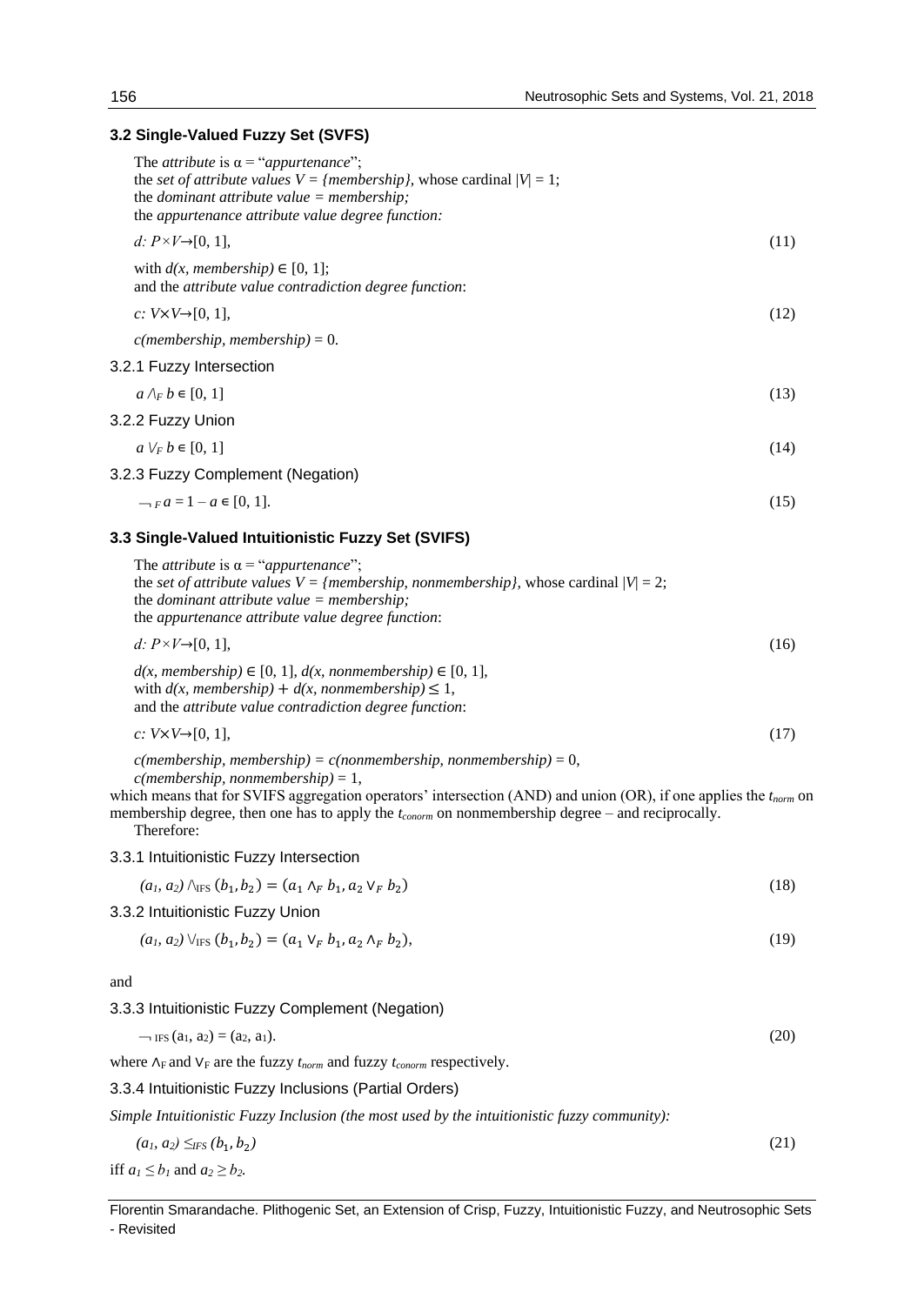*Plithogenic (Complete) Intuitionistic Fuzzy Inclusion (that we now introduce for the first time):*

$$
(a_1, a_2) \leq_P (b_1, b_2) \tag{22}
$$

iff  $a_1 \leq (1 - c_v) \cdot b_1, a_2 \geq (1 - c_v) \cdot b_2$ ,

where  $c_v \in [0, 0.5)$  is the contradiction degree between the attribute dominant value and the attribute value  $v \nvert$  the last one whose degree of appurtenance with respect to Expert A is *(a1, a2)*, while with respect to Expert B is *(b1,*   $b_2$ ) }. If  $c_v$  does not exist, we take it by default as equal to zero.

## **3.4 Single-Valued Neutrosophic Set (SVNS)**

The *attribute* is α = "*appurtenance*"; the *set of attribute values V = {membership, indeterminacy, nonmembership}, whose cardinal*  $|V| = 3$ *;* the *dominant attribute value = membership*; the *attribute value appurtenance degree function*:

\n- $$
d: P \times V \rightarrow [0, 1],
$$
\n- $d(x, membership) \in [0, 1], d(x, indeterminacy) \in [0, 1],$
\n- $d(x, nonmembership) \in [0, 1],$
\n- with  $0 \leq d(x, membership) + d(x, indeterminacy) + d(x, nonmembership) \leq 3;$
\n- and the attribute value contradiction degree function:
\n- $c: V \times V \rightarrow [0, 1],$
\n- $d(x, t) = \frac{1}{2} \times \frac{1}{2} \times \frac{1}{2} \times \frac{1}{2} \times \frac{1}{2} \times \frac{1}{2} \times \frac{1}{2} \times \frac{1}{2} \times \frac{1}{2} \times \frac{1}{2} \times \frac{1}{2} \times \frac{1}{2} \times \frac{1}{2} \times \frac{1}{2} \times \frac{1}{2} \times \frac{1}{2} \times \frac{1}{2} \times \frac{1}{2} \times \frac{1}{2} \times \frac{1}{2} \times \frac{1}{2} \times \frac{1}{2} \times \frac{1}{2} \times \frac{1}{2} \times \frac{1}{2} \times \frac{1}{2} \times \frac{1}{2} \times \frac{1}{2} \times \frac{1}{2} \times \frac{1}{2} \times \frac{1}{2} \times \frac{1}{2} \times \frac{1}{2} \times \frac{1}{2} \times \frac{1}{2} \times \frac{1}{2} \times \frac{1}{2} \times \frac{1}{2} \times \frac{1}{2} \times \frac{1}{2} \times \frac{1}{2} \times \frac{1}{2} \times \frac{1}{2} \times \frac{1}{2} \times \frac{1}{2} \times \frac{1}{2} \times \frac{1}{2} \times \frac{1}{2} \times \frac{1}{2} \times \frac{1}{2} \times \frac{1}{2} \times \frac{1}{2} \times \frac{1}{2} \times \frac{1}{2} \times \frac{1}{2} \times \frac{1}{2} \times \frac{1}{2} \times \frac{1}{2} \times \frac{1}{2} \times \frac{1}{2} \times \frac{1}{2} \times \frac{1}{2} \times \frac{1}{2} \times \frac{$

*c(membership, membership) = c(indeterminacy, indeterminacy) = c(nonmembership, nonmembership)* = 0, *c(membership, nonmembership)* = 1,

 $c$ (*membership, indeterminacy*) =  $c$ (*nonmembership, indeterminacy*) = 0.5,

which means that for the SVNS aggregation operators (Intersection, Union, Complement etc.), if one applies the *tnorm* on membership, then one has to apply the *tconorm* on nonmembership {and reciprocally), while on indeterminacy one applies the average of *tnorm* and *tconorm*, as follows:

## 3.4.1 Neutrosophic Intersection

*Simple Neutrosophic Intersection (the most used by the neutrosophic community):*

$$
(a_1, a_2, a_3) \land_{NS} (b_1, b_2, b_3) = (a_1 \land_F b_1, a_2 \lor_F b_2, a_3 \lor_F b_3)
$$
\n
$$
(25)
$$

*Plithogenic Neutrosophic Intersection:*

$$
(a_1, a_2, a_3) \Lambda_P (b_1, b_2, b_3) =
$$
  
\n
$$
\left( a_1 \wedge_F b_1, \frac{1}{2} \Big[ \big( a_2 \wedge_F b_2 \big) + \big( a_2 \vee_F b_2 \big) \Big], a_3 \vee_F b_3 \right)
$$
\n(26)

#### 3.4.2 Neutrosophic Union

*Simple Neutrosophic Union (the most used by the neutrosophic community):*

$$
(a_1, a_2, a_3) V_{NS} (b_1, b_2, b_3) =(a_1 V_F b_1, a_2 V_F b_2, a_3 V_F b_3)
$$
\n(27)

*Plithogenic Neutrosophic Union:*

$$
(a_1, a_2, a_3) \vee_{P} (b_1, b_2, b_3)
$$
  
=  $\left( a_1 \vee_F b_1, \frac{1}{2} \left[ \left( a_2 \wedge_F b_2 \right) + \left( a_2 \vee_F b_2 \right) \right], a_3 \wedge_F b_3 \right).$  (28)

In other way, with respect to what one applies on the membership, one applies the opposite on non-membership, while on indeterminacy one applies the average between them.

3.4.3 Neutrosophic Complement (Negation)

ing a straight and

$$
I_{NS}(a_1, a_2, a_3) = (a_3, a_2, a_1). \tag{29}
$$

Florentin Smarandache. Plithogenic Set, an Extension of Crisp, Fuzzy, Intuitionistic Fuzzy, and Neutrosophic Sets - Revisited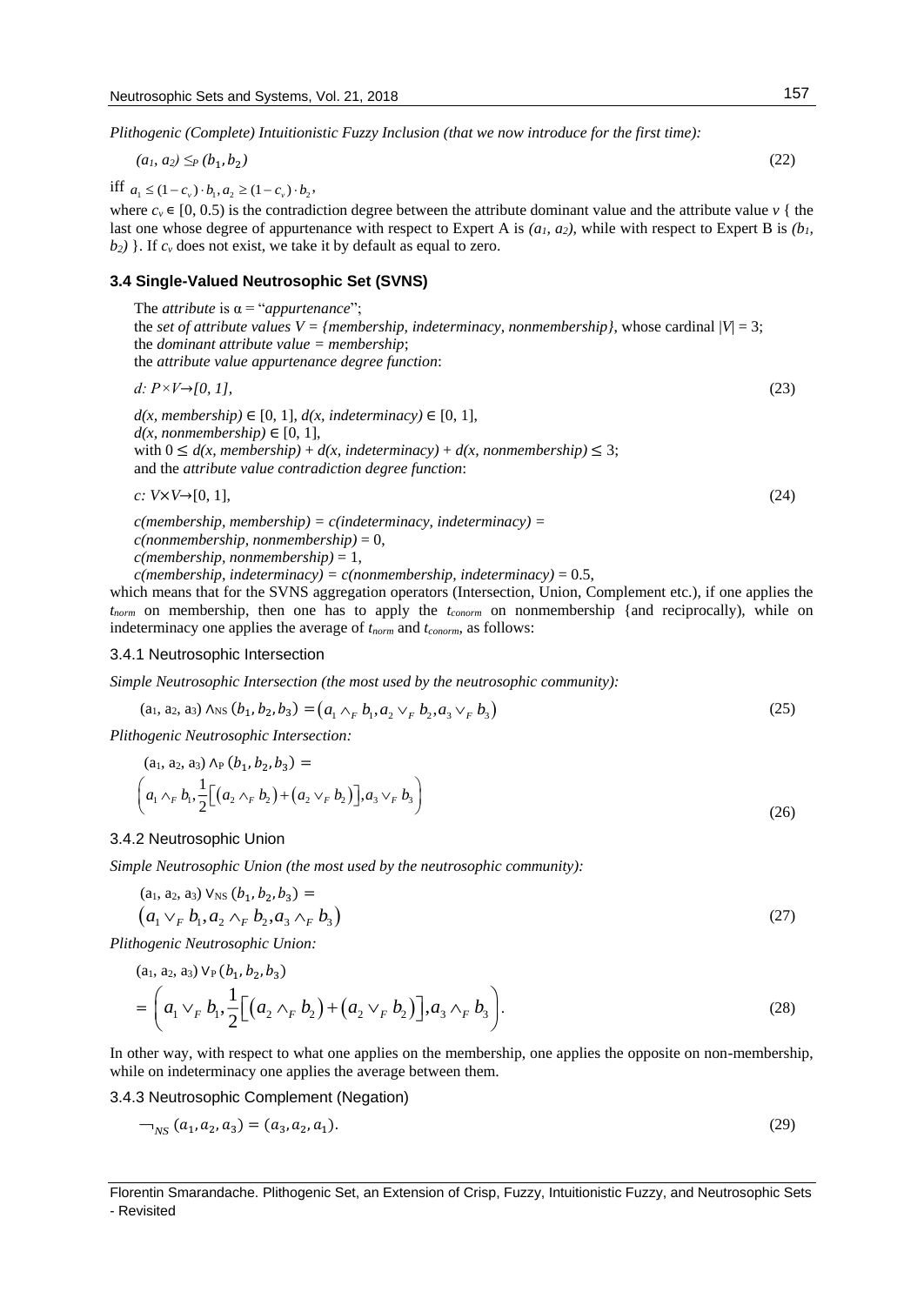## 3.4.4 Neutrosophic Inclusions (Partial-Orders)

*Simple Neutrosophic Inclusion (the most used by the neutrosophic community):*

$$
(a_1, a_2, a_3) \leq_{NS} (b_1, b_2, b_3) \tag{30}
$$

iff  $a_1 \leq b_1$  and  $a_2 \geq b_2$ ,  $a_3 \geq b_3$ .

*Plithogenic Neutrosophic Inclusion (defined now for the first time):* Since the degrees of contradiction are

$$
c(a_1, a_2) = c(a_2, a_3) = c(b_1, b_2) = c(b_2, b_3) = 0.5,
$$
\n(31)

one applies:  $a_2 \geq [1 - c(a_1, a_2)]b_2$  or  $a_2 \geq (1 - 0.5)b_2$  or  $a_2 \geq 0.5 \cdot b_2$ while

$$
c(a_1, a_3) = c(b_1, b_3) = 1 \tag{32}
$$

{having  $a_1 \leq b_1$  one does the opposite for  $a_3 \geq b_3$ }, whence

$$
(a_1, a_2, a_3) \leq_P (b_1, b_2, b_3) \tag{33}
$$

iff *a*<sub>1</sub> ≤ *b*<sub>1</sub> and *a*<sub>2</sub> ≥ 0.5⋅*b*<sub>2</sub>*, a*<sub>3</sub> ≥ *b*<sub>3</sub>*.* 

#### **4 Classifications of the Plithogenic Set**

#### **4.1 First Classification**

#### 4.1.1 Refined Plithogenic Set

If at least one of the attribute's values  $v_k \in V$  is split (refined) into two or more attribute sub-values:  $v_{k1}$ ,  $v_{k2}$ , ...  $\in V$ , with the attribute sub-value appurtenance degree function:  $d(x, v_{ki}) \in P$  ([0, 1]), for  $i = 1, 2, ...,$  then  $(P_r, \alpha, \beta)$ *V, d, c)* is called a *Refined Plithogenic Set*, where "*r*" stands for "refined".

#### 4.1.2 Plithogenic Overset / Underset / Offset

If for at least one of the attribute's values  $v_k \in V$ , of at least one element  $x \in P$ , has the attribute value appurtenance degree function  $d(x, y_k)$  exceeding 1, then  $(P_0, \alpha, V, d, c)$  is called a *Plithogenic Overset*, where "*o*" stands for "overset"; but if  $d(x, v_k)$  is below 0, then  $(P_u, a, V, d, c)$  is called a *Plithogenic Underset*, where "*u*" stands for "underset"; while if  $d(x, v_k)$  exceeds *1*, and  $d(y, s_i)$  is below *0* for the attribute values  $v_k, v_i \in V$  that may be the same or different attribute values corresponding to the same element or to two different elements  $x, y \in P$ , then *(Poff, α, V, d, c)* is called a *Plithogenic Offset*, where "off" stands for "offset" (or plithogenic set that is both overset and underset).

#### 4.1.3 Plithogenic Multiset

A plithogenic set P that has at least an element  $x \in P$ , which repeats into the set P with the same plithogenic components

$$
x(a_1, a_2, \dots, a_m), x(a_1, a_2, \dots, a_m)
$$
\n(34)

or with different plithogenic components

 $x(a_1, a_2, ..., a_m), x(b_1, b_2)$  $, ..., b_m$ , (35)

then *(Pm, α, V, d, c)* is called a *Plithogenic Multiset*, where "*m*" stands for "multiset".

#### 4.1.4 Plithogenic Bipolar Set

If  $\forall x \in P$ , d:  $P \times V \rightarrow \mathscr{F}([-1, 0]) \times \mathscr{F}([0, 1])^z$ , then  $(P_b, \alpha, V, d, c)$  is called a *Plithogenic Bipolar Set*, since  $d(x, \beta)$ *v*), for  $v \in V$ , associates an appurtenance negative degree (as a subset of  $[-1, 0]$ ) and a positive degree (as a subset of  $[0, 1]$ ) to the value *v*; where  $z = 1$  for fuzzy degree,  $z = 2$  for intuitionistic fuzzy degree, and  $z = 3$  for neutrosophic fuzzy degree.

#### 4.1.5-6 Plithogenic Tripolar Set & Plitogenic Multipolar Set

Similar definitions for *Plithogenic Tripolar Set* and *Plitogenic Multipolar Set* (extension from *Neutrosophic Tripolar Set* and respectively *Neutrosophic Multipolar Set* {[4], 123-125}.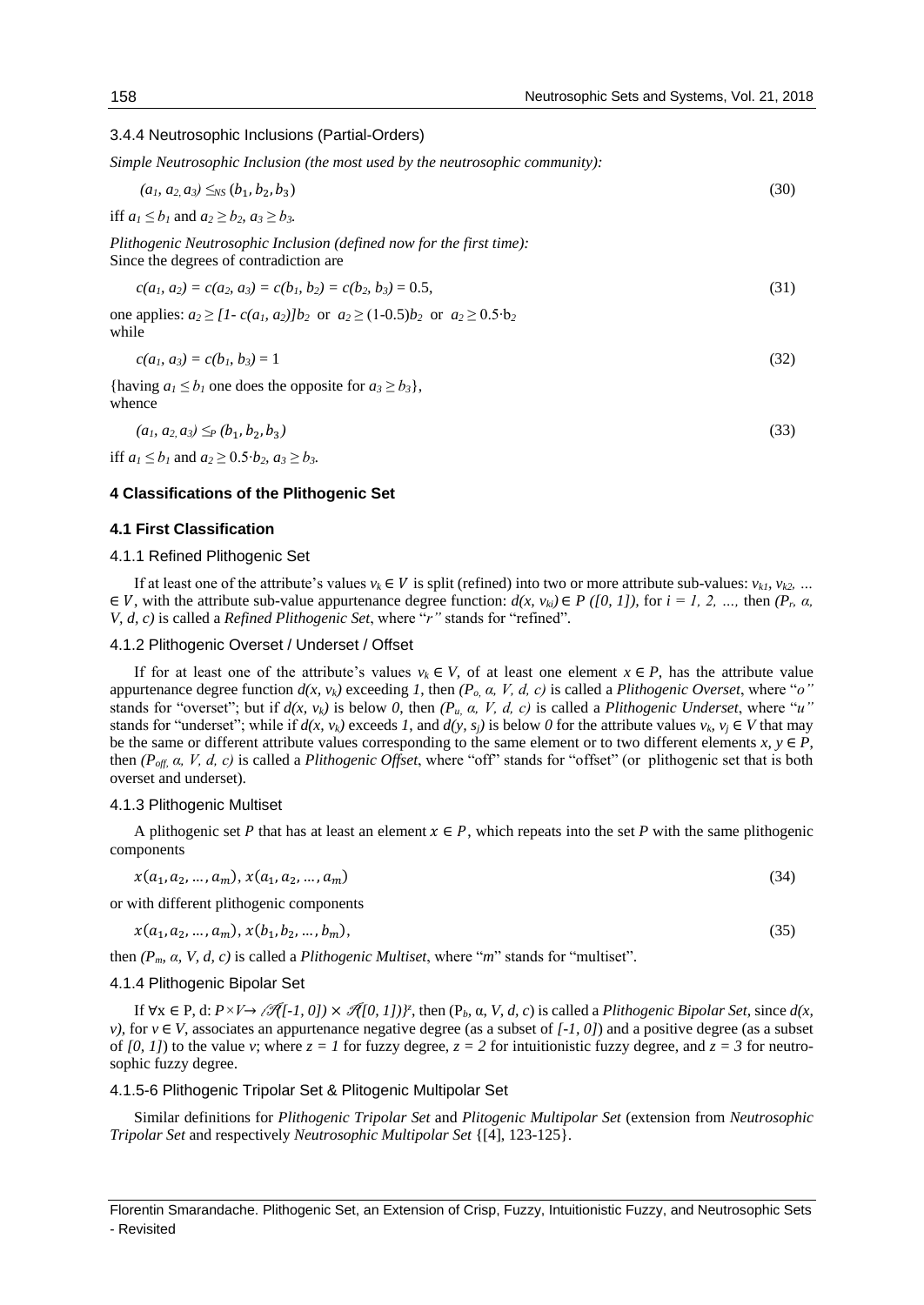4.1.7 Plithogenic Complex Set

If, for any  $x \in P$ , d:  $P \times V \rightarrow \mathcal{A}[0, 1] \times \mathcal{A}[0, 1])^z$ , and for any  $v \in V$ ,  $d(x, v)$  is a complex value, i.e.  $d(x, v)$ = M1∙ 2, where M<sup>1</sup> ⊆ [0, 1] is called *amplitude*, and M<sup>2</sup> ⊆ [0, 1] is called *phase*, and the *appurtenance degree* may be fuzzy ( $z = 1$ ), intuitionistic fuzzy ( $z = 2$ ), or neutrosophic ( $z = 3$ ), then (P<sub>com,</sub>  $\alpha$ , V, d, c) is called a *Plithogenic Complex Set*.

## **4.2 Second Classification**

Upon the values of the appurtenance degree function, one has:

4.2.1 Single-Valued Plithogenic Fuzzy Set

If

 $\forall x \in P, d: P \times V \rightarrow [0, 1],$  (36)

and  $\forall v \in V$ ,  $d(x, v)$  is a single number in [0, 1].

4.2.2 Hesitant Plithogenic Fuzzy Set

If

 $\forall x \in P, d: P \times V \rightarrow \mathcal{P}([0, 1]),$  (37)

and  $\forall v \in V$ ,  $d(x, v)$  is a discrete finite set of the form  $\{n_1, n_2, ..., n_p\}$ , where  $1 \leq p < \infty$ , included in [0, 1].

4.2.3 Interval-Valued Plithogenic Fuzzy Set

If  $\forall x \in P, d: P \times V \rightarrow \mathcal{P}([0, 1]),$  (38)

and  $\forall v \in V$ ,  $d(x, v)$  is an (open, semi-open, closed) interval included in [0, 1].

#### **5 Applications and Examples**

## **5.1 Applications of Uni-Dimensional Attribute Plithogenic Single-Valued Fuzzy Set**

Let *U* be a universe of discourse, and a non-empty plithogenic set  $P \subseteq U$ . Let  $x \in P$  be a generic element. For simplicity, we consider the uni-dimensional attribute and the single-valued fuzzy degree function.

#### 5.1.1 Small Discrete-Set of Attribute-Values

If the *attribute* is "*color*", and we consider only a discrete *set of attribute values V*, formed by the following six pure colors:

V = *{violet, blue, green, yellow, orange, red},*

the *attribute value appurtenance degree function*:

*d: P×V→[0, 1],* (39) *d*(*x*, *violet*) = *v* ∈ *[0, 1], d*(*x, blue*) = *b* ∈ *[0, 1], d*(*x, green*) = *g* ∈ *[0, 1],* 

*d*(*x*, *yellow*) = *y* ∈ *[0, 1], d*(*x, orange*) = *o* ∈ *[0, 1], d*(*x, red*) = *r* ∈ *[0, 1]*,

then one has: *x(v, b, g, y, o, r),* where *v, b, g, y, o, r* are fuzzy degrees of violet, blue, green, yellow, orange, and red, respectively, of the object *x* with respect to the set of objects *P*, where *v*, *b*, *g*, *y*, *o*,  $r \in [0, 1]$ .

The cardinal of the set of attribute values *V* is *6*.

The other colors are blends of these pure colors.

## 5.1.2 Large Discrete-Set of Attribute-Values

If the *attribute* is still "*color*" and we choose a more refined representation of the color values as:

 $x\{d_{390}, d_{391}, ..., d_{699}, d_{700}\},$ 

measured in nanometers, then we have a discrete finite set of attribute values, whose cardinal is: *700 – 390 + 1 = 311, where for each*  $j \in V = \{390, 391, ..., 699, 700\}$ *,*  $d_j$  *represents the degree to which the object <i>x*'s color, with respect to the set of objects *P,* is of "*j*" nanometers per wavelength*,* with *d<sup>i</sup>* ∊*[0, 1].* A nanometer (nm) is a billionth part of a meter.

Florentin Smarandache. Plithogenic Set, an Extension of Crisp, Fuzzy, Intuitionistic Fuzzy, and Neutrosophic Sets - Revisited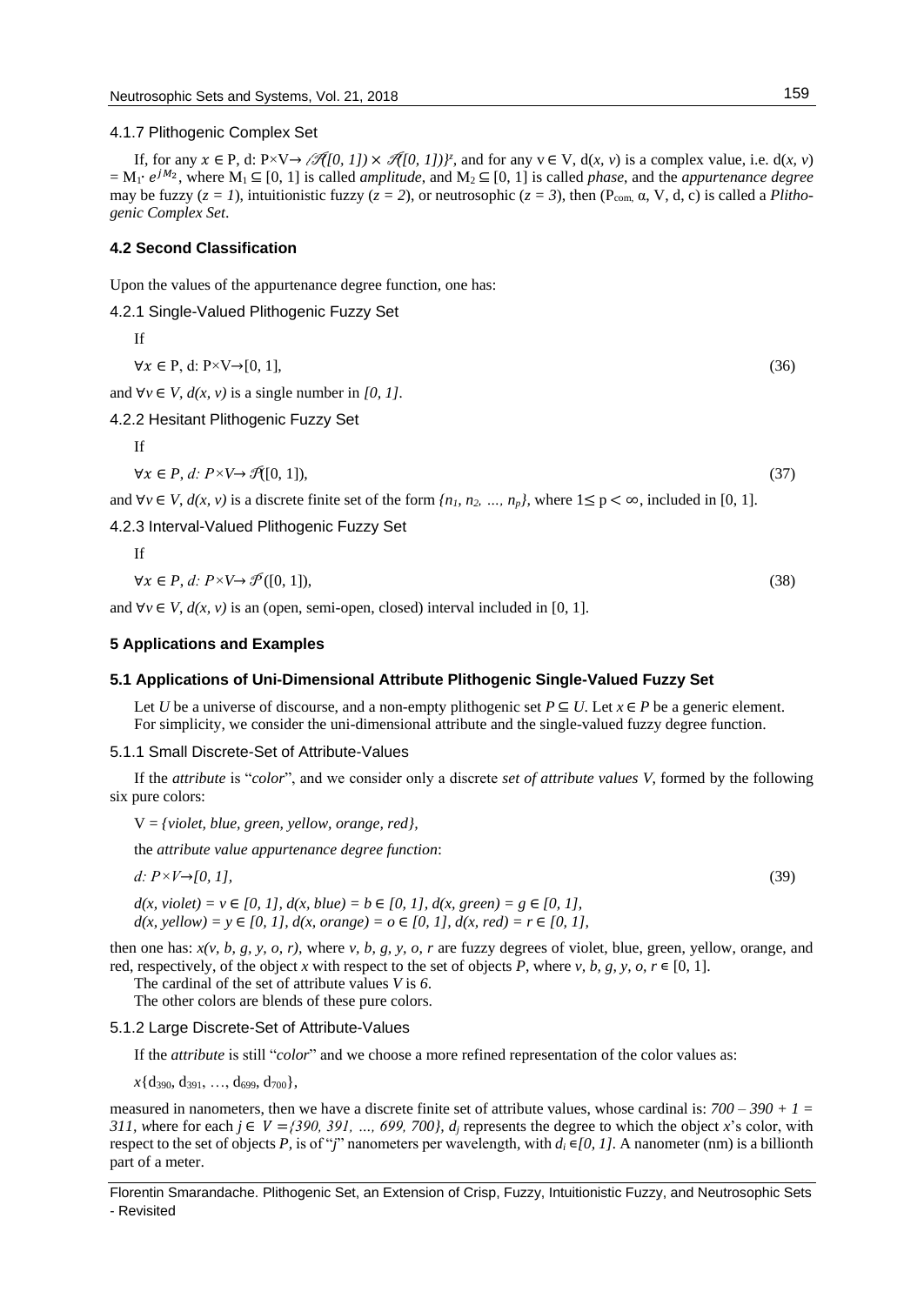## 5.1.3 Infinitely-Uncountable-Set of Attribute-Values

But if the *attribute* is again "*color*", then one may choose a continuous representation:

 $x(d([390, 700]))$ ,

having  $V = [390, 700]$  a closed real interval, hence an infinitely uncountable (continuum) set of attribute values. The cardinal of the *V* is ∞.

For each  $j \in [390, 700]$ ,  $d_i$  represents the degree to which the object *x*'s color, with respect to the set of objects *P*, is of "*j*" nanometers per wavelength, with  $d_i \in [0, 1]$ . And  $d([390, 700]) = {di, i \in [390, 700]}$ .

The light, ranging from *390* (violet color) to *700* (red color) nanometers per wavelengths is visible to the eye of the human. The cardinal of the set of attribute values *V* is continuum infinity.

## **5.2 Example of Uni-Attribute (of 4-Attribute-Values) Plithogenic Single-Valued Fuzzy Set Complement (Negation)**

Let's consider that the attribute "size" that has the following values: *small* (the dominant one), *medium*, *big*, *very big*.

| Degrees of       |         | 0.50   | 0.75 |          |
|------------------|---------|--------|------|----------|
| contradiction    |         |        |      |          |
| Attribute values | small   | medium | big  | very big |
| Degrees of       | $0.8\,$ | 0.1    | 0.3  | 0.2      |
| appurtenance     |         |        |      |          |

#### **Table 1***.*

## **5.3 Example of Refinement and Negation of a Uni-Attribute (of 4-Attribute-Values) Plithogenic Single-Valued Fuzzy Set**

As a refinement of the above table, let's add the attribute "bigger" as in the below table.

The opposite (negation) of the attribute value "big", which is 75% in contradiction with "small", will be an attribute value which is  $1 - 0.75 = 0.25 = 25\%$  in contradiction with "small", so it will be equal to 1  $\frac{1}{2}$  ["small" + "medium"]. Let's call it "less medium", whose degree of appurtenance is  $1 - 0.3 = 0.7$ .

If the attribute "size" has other values, small being dominant value:

| Degrees of<br>contradiction | $\Omega$ | 0.14                                | 0.25                                    | 0.50   | 0.75 | 0.86          |             |
|-----------------------------|----------|-------------------------------------|-----------------------------------------|--------|------|---------------|-------------|
| Attribute<br>values         | small    | above<br>small<br>(anti-<br>bigger) | <b>less</b><br>medium<br>(anti-<br>big) | medium | big  | <b>bigger</b> | very<br>big |
| Degrees of<br>appurtenance  | 0.8      | 0.6                                 | 0.7                                     | 0.1    | 0.3  | 0.4           | 0.2         |

#### **Table 2.**

The opposite (negation) of "bigger" is  $1 - 0.86 = 0.14 = 14\%$  in contradiction degree with the dominant attribute value ("small"), so it is in between "small" and "medium", we may say it is included into the attribute-value interval [small, medium], much closer to "small" than to "medium". Let's call is "above small", whose degree of appurtenance is  $1 - 0.4 = 0.6$ .

## **5.4 Example of Multi-Attribute (of 24 Attribute-Values) Plithogenic Fuzzy Set Intersection, Union, and Complement**

Let P be a plithogenic set, representing the students from a college. Let  $x \in P$  be a generic student that is characterized by three attributes:

- <u>altitude</u>, whose values are {tall, short}≝  $\{a_1, a_2\}$ ;
- <u>weight</u>, whose values are {obese, fat, medium, thin}≝ { $w_1, w_2, w_3, w_4$ };
- <u>hair color</u>, whose values are {blond, reddish, brown}≝  $\{h_1, h_2, h_3\}$ .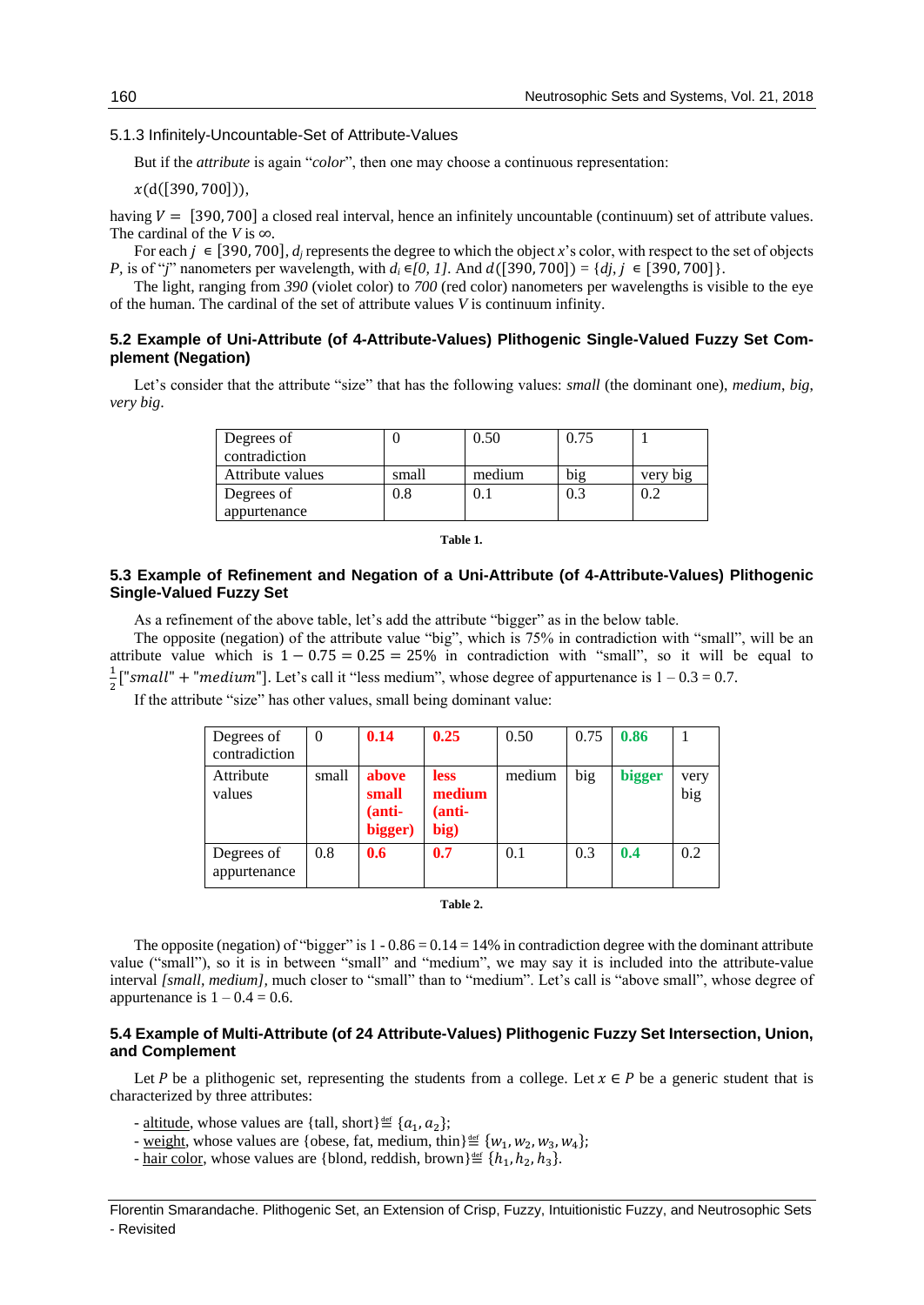The multi-attribute of dimension *3* is

 $V_3 = \{(a_i, w_j, h_k)$ , for all  $1 \le i \le 2, 1 \le j \le 4, 1 \le k \le 3\}.$ 

The cardinal of  $V_3$  is  $|V_3| = 2 \times 4 \times 3 = 24$ .

The *uni-dimensional attribute contradiction degrees* are:  $c(a_1, a_2) = 1;$  $c(w_1, w_2) = \frac{1}{3}$  $\frac{1}{3}$ ,  $c(w_1, w_3) = \frac{2}{3}$  $\frac{2}{3}$ ,  $c(w_1, w_4) = 1$ ;  $c(h_1, h_2) = 0.5, c(h_1, h_3) = 1.$ 

Dominant attribute values are:  $a_1$ ,  $w_1$ , and  $h_1$  respectively for each corresponding uni-dimensional attribute. Let's use the fuzzy  $t_{norm} = a \wedge_F b = ab$ , and fuzzy  $t_{conorm} = a \vee_F b = a + b - ab$ .

5.4.1 Tri-Dimensional Plithogenic Single-Valued Fuzzy Set Intersection and Union

Let

$$
x_A = \begin{cases} d_A(x, a_i, w_j, h_k), \\ \text{for all } 1 \le i \le 2, 1 \le j \le 4, 1 \le k \le 3 \end{cases}
$$
 (40)

and

$$
x_B = \begin{cases} d_B(x, a_i, w_j, h_k), \\ \text{for all } 1 \le i \le 2, 1 \le j \le 4, 1 \le k \le 3 \end{cases} \tag{41}
$$

Then:

$$
x_{A}(a_{i}, w_{j}, h_{k}) \wedge_{P} x_{B}(a_{i}, w_{j}, h_{k}) = \begin{cases} (1 - c(a_{D}, a_{i})) \cdot [d_{A}(x, a_{D}) \wedge_{F} d_{B}(x, a_{i})] \\ + c(a_{D}, a_{i}) \cdot [d_{A}(x, a_{D}) \vee_{F} d_{B}(x, a_{i})], 1 \leq i \leq 2; \\ (1 - c(w_{D}, w_{j})) \cdot [d_{A}(x, w_{D}) \wedge_{F} d_{B}(x, w_{j})] \\ + c(w_{D}, w_{j}) \cdot [d_{A}(x, w_{D}) \vee_{F} d_{B}(x, w_{j})], 1 \leq j \leq 4; \\ (1 - c(h_{D}, h_{k})) \cdot [d_{A}(x, h_{D}) \wedge_{F} d_{B}(x, h_{k})] \\ + c(h_{D}, h_{k}) \cdot [d_{A}(x, h_{D}) \vee_{F} d_{B}(x, h_{k})], 1 \leq k \leq 3. \end{cases}
$$
\n
$$
(42)
$$

and

$$
x_{A}(a_{i}, w_{j}, h_{k}) \vee_{P} x_{B}(a_{i}, w_{j}, h_{k}) = \begin{cases} (1 - c(a_{D}, a_{i})) \cdot \left[ d_{A}(x, a_{D}) \vee_{F} d_{B}(x, a_{i}) \right] \\ + c(a_{D}, a_{i}) \cdot \left[ d_{A}(x, a_{D}) \wedge_{F} d_{B}(x, a_{i}) \right], 1 \leq i \leq 2; \\ (1 - c(w_{D}, w_{j})) \cdot \left[ d_{A}(x, w_{D}) \vee_{F} d_{B}(x, w_{j}) \right] \\ + c(w_{D}, w_{j}) \cdot \left[ d_{A}(x, w_{D}) \wedge_{F} d_{B}(x, w_{j}) \right], 1 \leq j \leq 4; \\ (1 - c(h_{D}, h_{k})) \cdot \left[ d_{A}(x, h_{D}) \vee_{F} d_{B}(x, h_{k}) \right] \\ + c(h_{D}, h_{k}) \cdot \left[ d_{A}(x, h_{D}) \wedge_{F} d_{B}(x, h_{k}) \right], 1 \leq k \leq 3. \end{cases}
$$
(43)

Let's have

 $x_A(d_A(a_1) = 0.8, d_A(w_2) = 0.6, d_A(h_3) = 0.5)$ and

 $x_B(d_B(a_1) = 0.4, d_B(w_2) = 0.1, d_B(h_3) = 0.7).$ 

We take only one 3-attribute value:  $(a_1, w_2, h_3)$ , for the other 23 3-attribute values it will be analougsly. For  $x_A \wedge_p x_B$  we calculate for each uni-dimensional attribute separately:

$$
[1 - c(a_D, a_1)] \cdot [0.8 \wedge_F 0.4] + c(a_D, a_1) \cdot [0.8 \vee_F 0.4] = (1 - 0) \cdot [0.8(0.4)] + 0 \cdot [0.8 \vee_F 0.4] = 0.32;
$$
  

$$
\left[1 - c[w_D, w_2] \cdot [0.6 \wedge_F 0.1] + c(w_D, w_2) \cdot [0.6 \vee_F 0.1]\right] = \left(1 - \frac{1}{3}\right)[0.6(0.1)] + \frac{1}{3}[0.6 + 0.1 - 0.6(0.1)]
$$
  

$$
= \frac{2}{3}[0.06] + \frac{1}{3}[0.64] = \frac{0.76}{3} \approx 0.25;
$$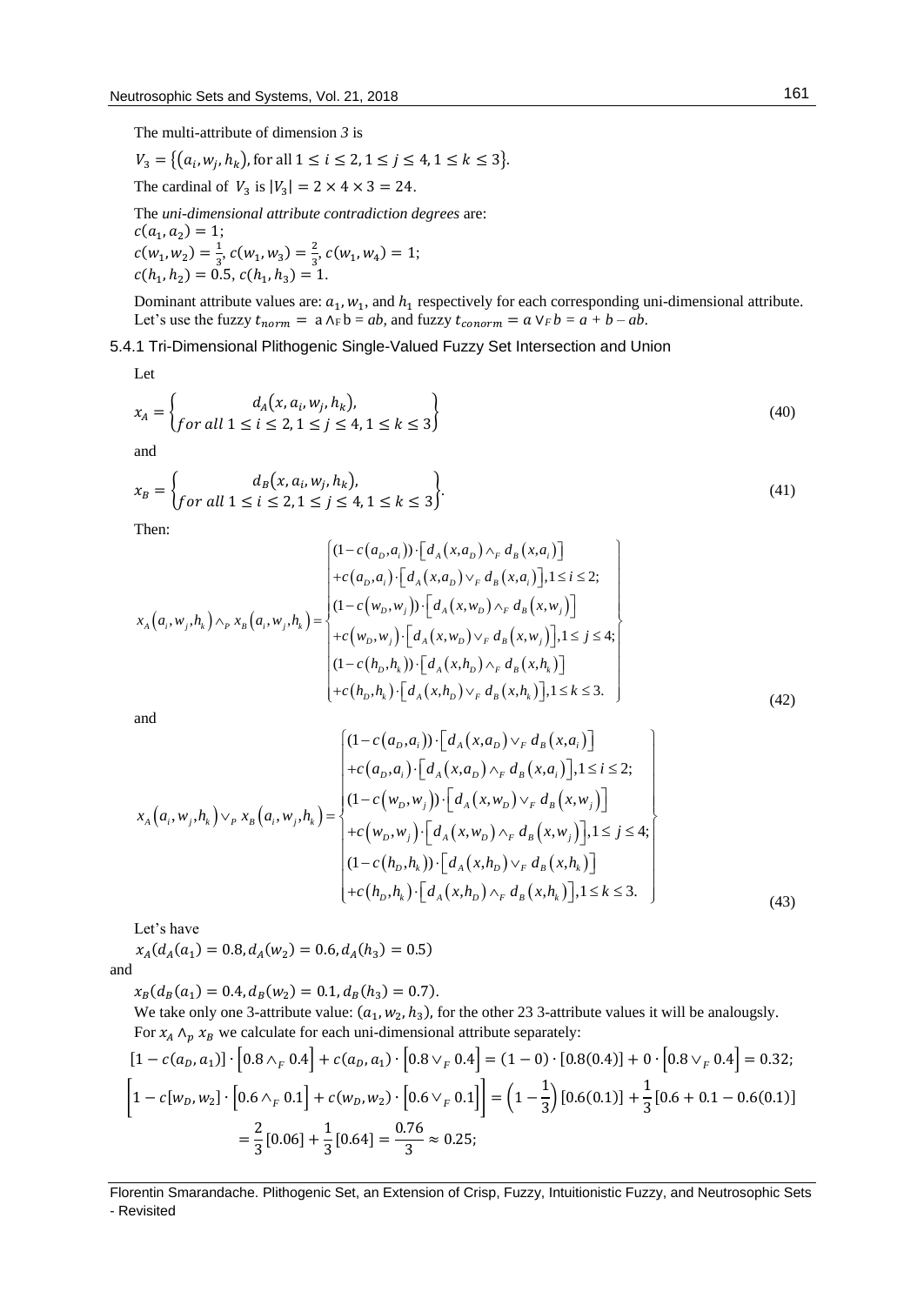$$
[1 - c(h_D, h_3)] \cdot [0.5 \wedge_F 0.7] + c(h_D, h_3) \cdot [0.5 \vee_F 0.7] = [1 - 1] \cdot [0.5(0.7)] + 1 \cdot [0.5 + 0.7 - 0.5(0.7)]
$$
  
\n= 0 · [0.35] + 0.85 = 0.85.  
\nWhence  $x_A \wedge_p x_B (a_1, w_2, h_3) \approx (0.32, 0.25, 0.85)$ .  
\nFor  $x_A \vee_p x_B$  we do similarly:  
\n
$$
[1 - c(a_D, a_1)] \cdot [0.8 \vee_F 0.4] + c(a_D, a_1) \cdot [0.8 \wedge_F 0.4] = (1 - 0) \cdot [0.8 + 0.4 - 0.8(0.4)] + 0 \cdot [0.8(0.4)]
$$
  
\n= 1 · [0.88] + 0 = 0.88;  
\n
$$
\left[1 - c[w_D, w_2] \cdot [0.6 \vee_F 0.1] + c(w_D, w_2) \cdot [0.6 \wedge_F 0.1]\right] = \left(1 - \frac{1}{3}\right)[0.6 + 0.1 - 0.6(0.1)] + \frac{1}{3}[0.6(0.1)]
$$
  
\n=  $\frac{2}{3}[0.64] + \frac{1}{3}[0.06] = \frac{1.34}{3} \approx 0.44$ ;  
\n
$$
[1 - c(h_D, h_3)] \cdot [0.5 \vee_F 0.7] + c(h_D, h_3) \cdot [0.5 \wedge_F 0.7] = [1 - 1] \cdot [0.5 + 0.7 - 0.5(0.7)] + 1 \cdot [0.5(0.7)]
$$
  
\n= 0 + 0.35 = 0.35.  
\nWhence  $x_A \vee_p x_B(a_1, w_2, h_3) \approx (0.88, 0.44, 0.35)$ .  
\nFor  $- x_A (a_1, w_B) - (d_A (a_1) - 0.8 d_B (w_1) - 0.6 d_B (h_1) - 0.5)$  since the opposite of a, is a, the point

For  $\neg_p x_A(a_1, w_2, h_3) = (d_A(a_2) = 0.8, d_A(w_3) = 0.6, d_A(h_1) = 0.5)$ , since the opposite of  $a_1$  is  $a_2$ , the opposite of  $w_2$  is  $w_3$ , and the opposite of  $h_3$  is  $h_1$ .

## **5.5 Another Example of Multi-Attribute (of 5 Attribute-Values) Plithogenic Fuzzy Set Complement and Refined Attribute-Value Set**

The 5-attribute values plithogenic fuzzy complement (negation) of

$$
x \begin{pmatrix} 0 & 0.50 & 0.75 & 0.86 & 1 \\ small, medium, big, bigger, very big \\ 0.8 & 0.1 & 0.3 & 0.4 & 0.2 \end{pmatrix}
$$

Is:

$$
\neg_p x \left( \text{anti - very big, anti - bigger, anti - big, anti - medium, anti - small}) \right)
$$
  
\n
$$
0.2 \qquad 0.4 \qquad 0.3 \qquad 0.1 \qquad 0.8
$$
  
\n
$$
= \neg_p x \left( \text{small, anti - bigger, anti - big, anti - medium, anti - small}) \right)
$$
  
\n
$$
= \neg_p x \left( \text{small, anti - bigger, anti - big, medium, very big}) \right)
$$
  
\n
$$
0.2 \qquad 0.4 \qquad 0.3 \qquad 0.1 \qquad 0.8
$$
  
\n
$$
0.2 \qquad 0.4 \qquad 0.3 \qquad 0.1 \qquad 0.8
$$
  
\n
$$
= \neg_p x \left( \text{small, above small, below medium, medium, very big} \right).
$$
  
\n
$$
0.2 \qquad 0.4 \qquad 0.3 \qquad 0.1 \qquad 0.8
$$

Therefore, the original attribute-value set

*V = {small, medium, big, bigger, very big}*

has been partially refined into:

*RefinedV = {small, above small, below medium, medium, very big},*

where *above small, below medium ∈ [small, medium]*.

## **5.6 Application of Bi-Attribute Plithogenic Single-Valued Set**

Let  $\mathcal U$  be a universe of discourse, and  $P \subset \mathcal U$  a plithogenic set.

In a plithogenic set P, each element (object)  $x \in P$  is characterized by  $m \ge 1$  attributes  $\alpha_1, \alpha_2, ..., \alpha_m$ , and each attribute  $\alpha_i$ ,  $1 \le i \le m$ , has  $r_i \ge 1$  values:

 $V_i = \{v_{i1}, v_{i2}, ..., v_{i_i}\}.$ 

Therefore, the element *x* is characterized by  $r = r_1 \times r_2 \times ... \times r_m$  attributes' values.

For example, if the attributes are "color" and "height", and their values (required by the application the experts want to do) are:

 $Color = {green, yellow, red}$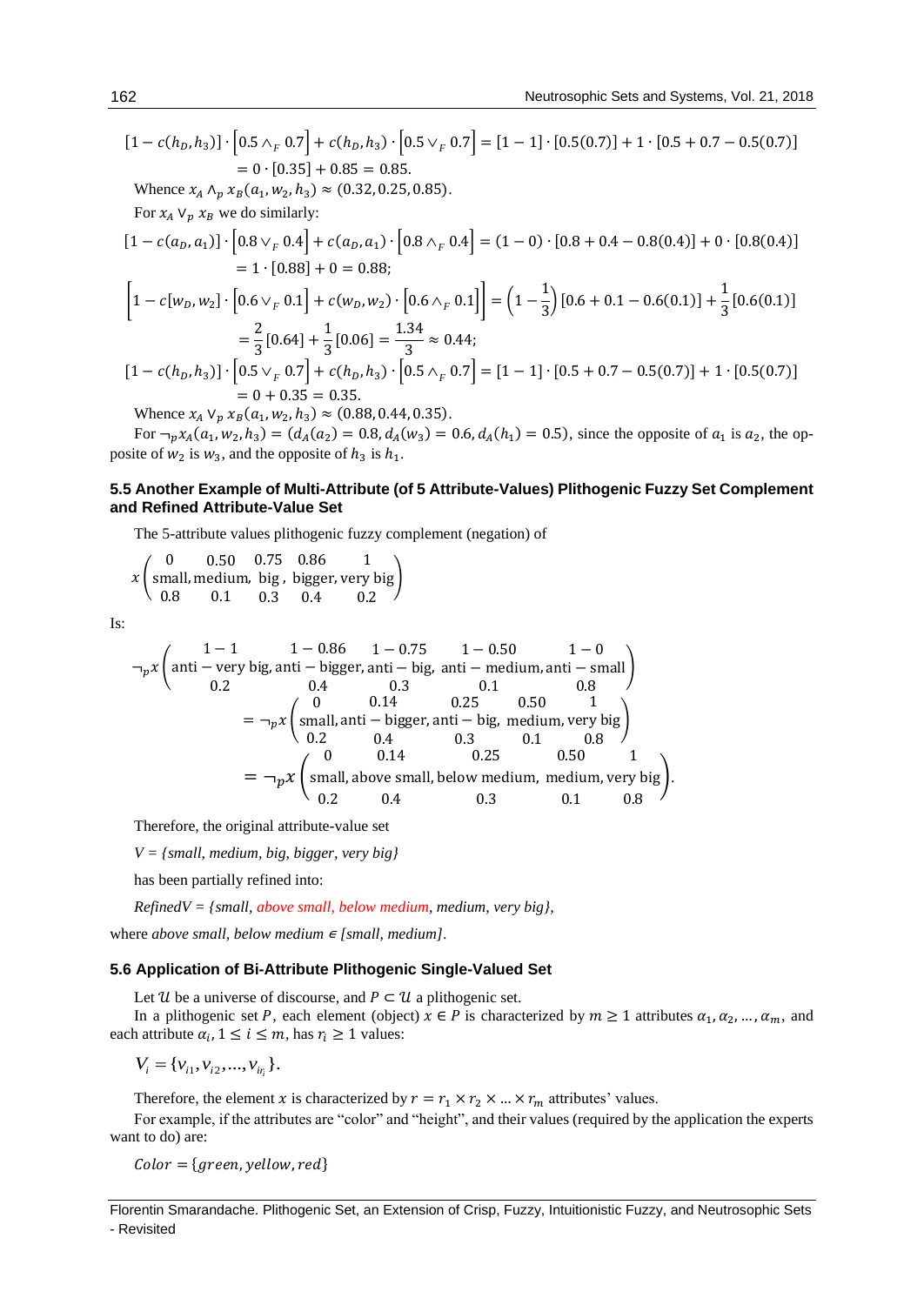and

 $Height = \{ tall, medium\},$ 

then the object  $x \in P$  is characterized by the Cartesian product

 $Color \times Height = \{(green, tall), (green, medium), (yellow, tall),\$  $(y$ ellow, medium),  $(\text{red}, \text{tall})$ ,  $(\text{red}, \text{medium})$ 

Let's consider the dominant (i.e. the most important, or reference) value of attribute "*color*" be "*green*", and of attribute "*height*" be "*tall*".

The attribute value contradiction fuzzy degrees are:

 $c(green, green) = 0,$  $c(green, yellow) = \frac{1}{2}$  $\frac{1}{3}$  $c(green, red) = \frac{2}{3}$  $\frac{2}{3}$  $c(tall, tall) = 0,$  $c(tall, medium) = \frac{1}{2}$  $\frac{1}{2}$ .

Suppose we have two experts *A* and *B*. Further on, we consider (fuzzy, intuitionistic fuzzy, or neutrosophic) degrees of appurtenance of each attribute value to the set  $P$  with respect to experts' criteria.

We consider the single value number fuzzy degrees, for simplicity of the example.

Let  $v_i$  be a uni-attribute value and its degree of contradiction with respect to the dominant uni-attribute value  $v_D$  be  $c(v_D, v_i) \stackrel{\text{def}}{=} c_i$ .

Let  $d_A(x, v_i)$  be the appurtenance degree of the attribute value  $v_i$  of the element x with respect to the set A. And similarly for  $d_B(x, v_i)$ . Then, we recall the plithogenic aggregation operators with respect to this attribute value  $v_i$  that will be employed:

5.6.1 One-Attribute Value Plithogenic Single-Valued Fuzzy Set Intersection

$$
d_A(x, v_i) \wedge_p d_B(x, v_i) = (1 - c_i) \cdot [d_A(x, v_i) \wedge_F d_B(x, v_i)] + c_i \cdot [d_A(x, v_i) \vee_F d_B(x, v_i)] \tag{44}
$$

5.6.2 One-Attribute Value Plithogenic Single-Valued Fuzzy Set Union

$$
d_A(x, v_i) \vee_p d_B(x, v_i) = (1 - c_i) \cdot [d_A(x, v_i) \vee_F d_B(x, v_i)] + c_i \cdot [d_A(x, v_i) \wedge_F d_B(x, v_i)] \tag{45}
$$

5.6.3 One Attribute Value Plithogenic Single-Valued Fuzzy Set Complement (Negation)

$$
\neg_p v_i = anti(v_i) = (1 - c_i) \cdot v_i \tag{46}
$$

$$
\neg_p d_A(x, (1 - c_i)v_i) = d_A(x, v_i) \tag{47}
$$

## **5.7 Singe-Valued Fuzzy Set Degrees of Appurtenance**

*According to Expert A:*  $d_A$ : {green, yellow, red; tall, medium}  $\rightarrow$  [0, 1]. One has:

 $d_A(green) = 0.6,$  $d_{\rm A}(yellow) = 0.2,$  $d_{A} (red) = 0.7;$  $d_A(tall) = 0.8,$  $d_A$ (medium) = 0.5.

We summarize as follows:

*According to Expert A:*

| Contradiction        |       |        |        |      |        |
|----------------------|-------|--------|--------|------|--------|
| Degrees              |       |        | $\sim$ |      |        |
| Attributes' Values   | green | yellow | red    | tall | medium |
| <b>Fuzzy Degrees</b> | 0.6   | 0.2    | 0.7    | 0.8  | 0.5    |

```
Table 3.
```
Florentin Smarandache. Plithogenic Set, an Extension of Crisp, Fuzzy, Intuitionistic Fuzzy, and Neutrosophic Sets - Revisited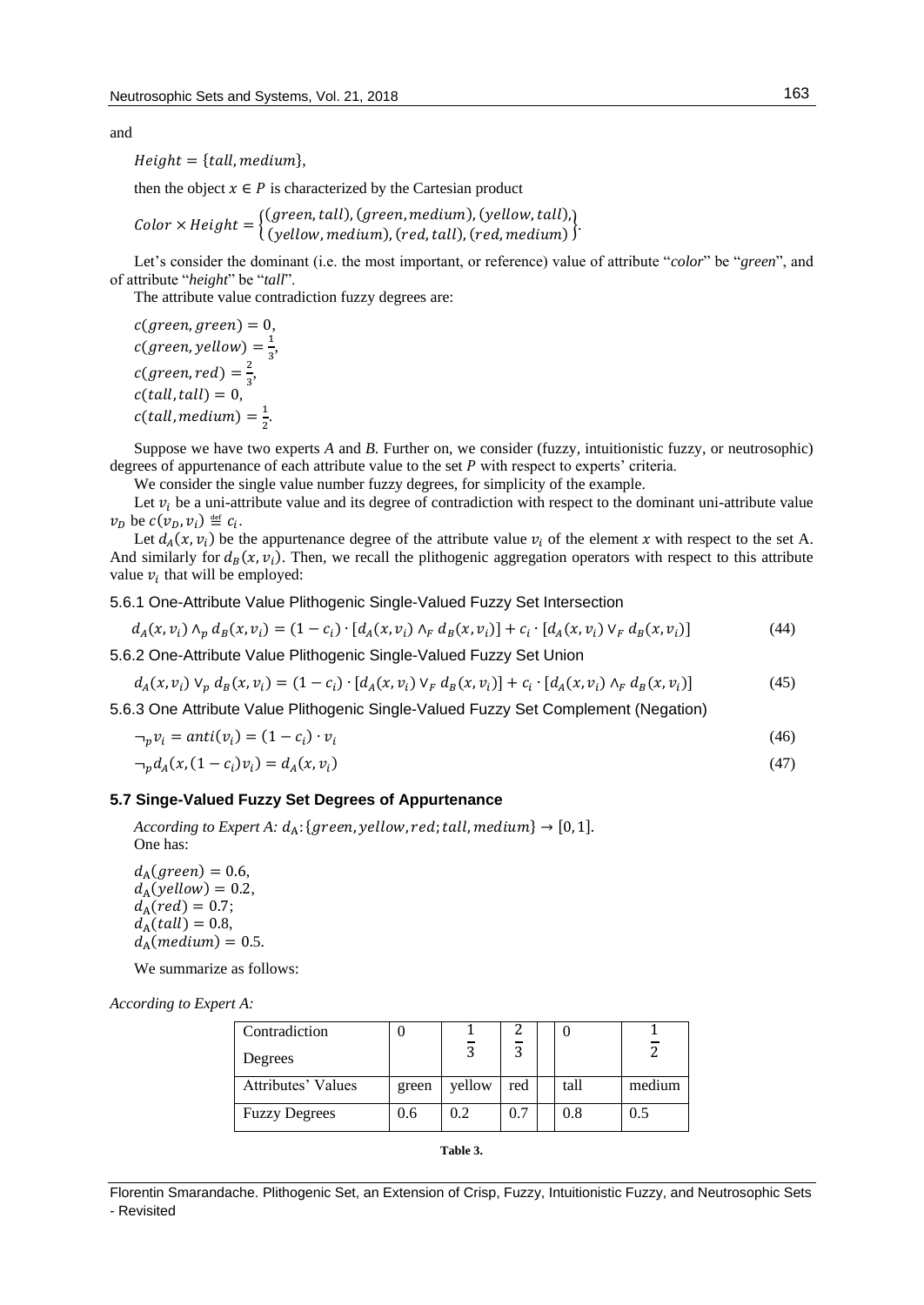*According to Expert B:*

| Contradiction        |       |        |                |      |        |
|----------------------|-------|--------|----------------|------|--------|
| Degrees              |       |        | $\overline{z}$ |      |        |
| Attributes' Values   | green | yellow | red            | tall | medium |
| <b>Fuzzy Degrees</b> | 0.7   | 0.4    | 0.6            | 0.6  | 0.4    |

The element

*x{ (green, tall), (green, medium), (yellow, tall), (yellow, medium), (red, tall), (red, medium) }* ∈ with respect to the two experts as above is represented as:

 $x_{A}$ {(0.6, 0.8), (0.6, 0.5), (0.2, 0.8), (0.2, 0.5), (0.7, 0.8), (0.7, 0.5)}

and

 $x_{B}$ {(0.7, 0.6), (0.7, 0.4), (0.4, 0.6), (0.4, 0.4), (0.6, 0.6), (0.6, 0.4)}.

In order to find the optimal representation of x, we need to intersect  $x_A$  and  $x_B$ , each having six duplets. Actually, we separately intersect the corresponding duplets.

In this example, we take the fuzzy  $t_{norm}$ :  $a \wedge_F b = ab$  and the fuzzy  $t_{conorm}$ :  $a \vee_F b = a + b - ab$ .

5.7.1 Application of Uni-Attribute Value Plithogenic Single-Valued Fuzzy Set Intersection

Let's compute  $x_A \wedge_p x_B$ .

 0 0 0 0 {*degrees of contradictions*}  $(0.6, 0.8) \wedge_p (0.7, 0.6) = (0.6 \wedge_p 0.7, 0.8 \wedge_p 0.6) = (0.6 \cdot 0.7, 0.8 \cdot 0.6) = (0.42, 0.48)$ 

where above each duplet we wrote the degrees of contradictions of each attribute value with respect to their correspondent dominant attribute value. Since they were zero,  $\Lambda_p$  coincided with  $\Lambda_F$ .

{the first raw below 0 % and again 0 % represents the contradiction degrees}  
\n
$$
\begin{pmatrix}\n0 & \frac{1}{2} \\
0.6' & \frac{1}{2}\n\end{pmatrix}\n\wedge_{p}\n\begin{pmatrix}\n0 & \frac{1}{2} \\
0.7' & \frac{1}{2}\n\end{pmatrix} = (0.6 \wedge_{p} 0.7, 0.5 \wedge_{p} 0.4) = (0.6 \cdot 0.7, (1 - 0.5) \cdot [0.5 \wedge_{F} 0.4] + 0.5 \cdot [0.5 \vee_{F} 0.4])
$$
\n= (0.42, 0.5[0.2] + 0.5[0.5 + 0.4 - 0.5 \cdot 0.4]) = (0.42, 0.45).  
\n
$$
\begin{pmatrix}\n\frac{1}{3} & 0 \\
0.2' & 0.8\n\end{pmatrix}\n\wedge_{p}\n\begin{pmatrix}\n\frac{1}{3} & 0 \\
0.4' & 0.6\n\end{pmatrix} = (0.2 \wedge_{p} 0.4, 0.8 \wedge_{p} 0.6) = (\left\{1 - \frac{1}{3}\right\} \cdot [0.2 \wedge_{F} 0.4] + \left\{\frac{1}{3}\right\} \cdot [0.2 \vee_{F} 0.4], 0.8 \cdot 0.6)
$$
\n
$$
\approx (0.23, 0.48).
$$
\n
$$
\begin{pmatrix}\n\frac{1}{3} & \frac{1}{2} \\
\frac{1}{3} & \frac{1}{2}\n\end{pmatrix}\n\wedge_{p}\n\begin{pmatrix}\n\frac{1}{3} & \frac{1}{2} \\
\frac{1}{3} & \frac{1}{2}\n\end{pmatrix} = (0.2 \wedge_{p} 0.4, 0.5 \wedge_{p} 0.4)
$$
\n(they were computed above)  
\n
$$
\approx (0.23, 0.45).
$$
\n
$$
\begin{pmatrix}\n\frac{2}{3} & 0 \\
0.7 & 0.8\n\end{pmatrix}\n\wedge_{p}\n\begin{pmatrix}\n\frac{2}{3} & 0 \\
0.6 & 0.6\n\end{pmatrix} = (0.7 \wedge_{p} 0.8, 0.8 \wedge_{p} 0.6) = (\left\{1 - \frac{2}{3}\right
$$

(they were computed above).

Florentin Smarandache. Plithogenic Set, an Extension of Crisp, Fuzzy, Intuitionistic Fuzzy, and Neutrosophic Sets - Revisited

**Table 4.**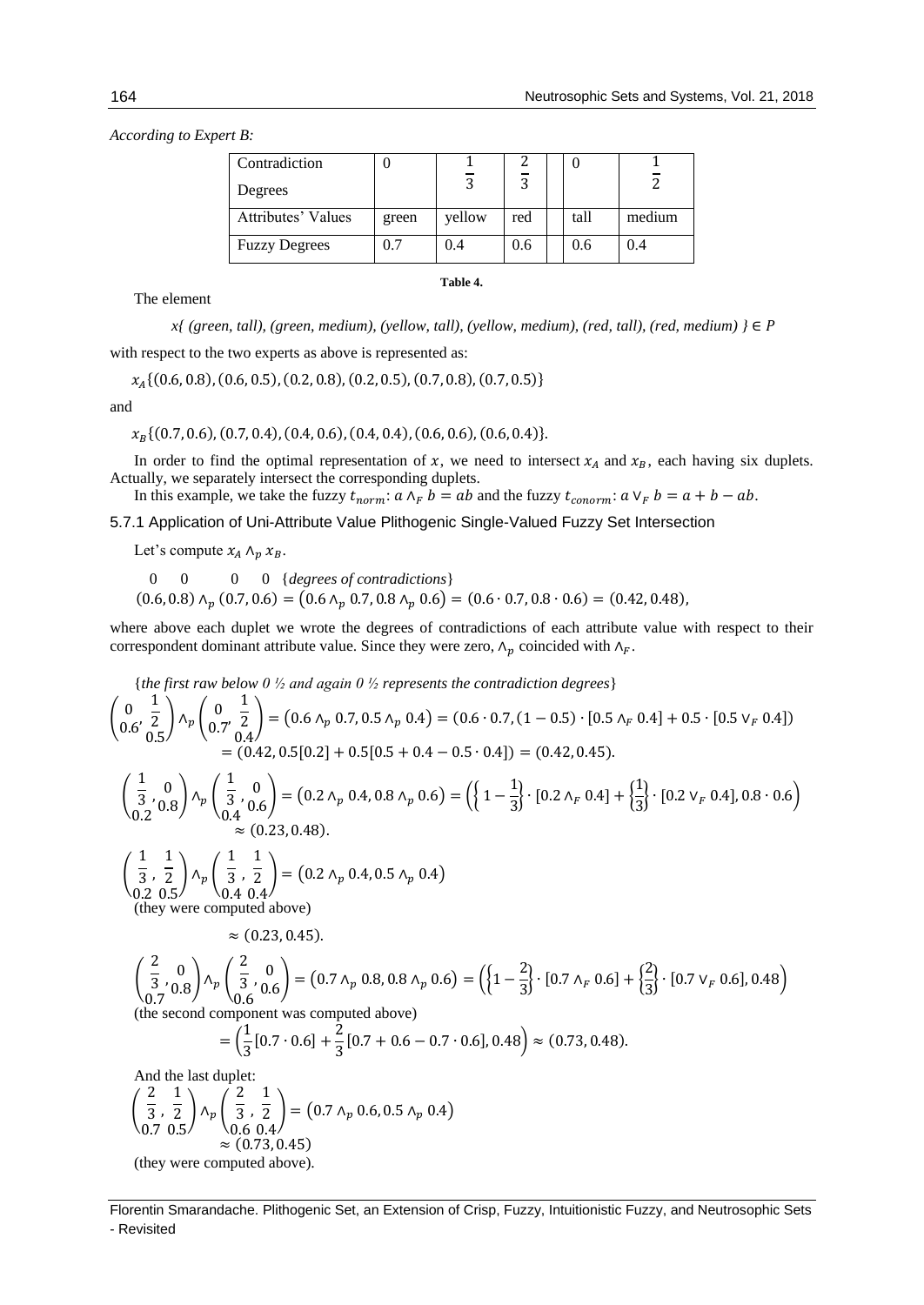Finally:

$$
x_A \wedge_p x_B \approx \begin{cases} (0.42, 0.48), (0.42, 0.45), (0.23, 0.48), (0.23, 0.45), \\ (0.73, 0.48), (0.73, 0.45) \end{cases}
$$

or, after the intersection of the experts' opinions  $A/\gamma B$ , we summarize the result as:

| Contradiction            | $\Omega$      |               |      | 0    |        |
|--------------------------|---------------|---------------|------|------|--------|
| Degrees                  |               | $\mathbf{z}$  | 3    |      |        |
| Attributes' Values       | green         | yellow        | red  | tall | medium |
| <b>Fuzzy Degrees of</b>  | $0.6^{\circ}$ | $0.2^{\circ}$ | 0.7  | 0.8  | 0.5    |
| Expert A for x           |               |               |      |      |        |
| Fuzzy Degrees of         | 0.7           | 0.4           | 0.6  | 0.6  | 0.4    |
| Expert B for x           |               |               |      |      |        |
| Fuzzy Degrees of         | 0.42          | 0.23          | 0.73 | 0.48 | 0.45   |
| $x_A \wedge_p x_B$       |               |               |      |      |        |
| Fuzzy Degrees of         | 0.88          | 0.37          | 0.57 | 0.92 | 0.45   |
| $x_A \vee$<br>$v^{\chi}$ |               |               |      |      |        |

#### **Table 5.**

## 5.7.2 Application of Uni-Attribute Value Plithogenic Single-Valued Fuzzy Set Union

We separately compute for each single attribute value:

$$
d_A^F(x, green) \vee_p d_B^F(x, green) = 0.6 \vee_p 0.7 = (1 - 0) \cdot [0.6 \vee_p 0.7] + 0 \cdot [0.6 \wedge_p 0.7]
$$
  
= 1 \cdot [0.6 + 0.7 - 0.6 \cdot 0.7] + 0 = 0.88.

$$
d_A^F(x, yellow) \vee_p d_B^F(x, yellow) = 0.2 \vee_p 0.4 = \left(1 - \frac{1}{3}\right) \cdot [0.2 \vee_p 0.4] + \frac{1}{3} \cdot [0.2 \wedge_p 0.4]
$$
  
=  $\frac{2}{3} \cdot (0.2 + 0.4 - 0.2 \cdot 0.4) + \frac{1}{3} (0.2 \cdot 0.4) \approx 0.37.$ 

$$
d_A^F(x, red) \vee_p d_B^F(x, red) = 0.7 \vee_p 0.6 = \left\{1 - \frac{2}{3}\right\} \cdot [0.7 \vee_p 0.6] + \frac{2}{3} \cdot [0.7 \wedge_p 0.6]
$$

$$
= \frac{1}{3} \cdot (0.7 + 0.6 - 0.7 \cdot 0.6) + \frac{2}{3} (0.7 \cdot 0.6) \approx 0.57.
$$

$$
d_A^F(x, tall) \vee_p d_B^F(x, tall) = 0.8 \vee_p 0.6 = (1-0) \cdot (0.8 + 0.6 - 0.8 \cdot 0.6) + 0 \cdot (0.8 \cdot 0.6) = 0.92.
$$

$$
d_A^F(x, medium) \vee_p d_B^F(x, medium) = 0.5 \vee_p 0.4 = \frac{1}{2}(0.5 + 0.4 - 0.5 \cdot 0.4) + \frac{1}{2} \cdot (0.5 \cdot 0.4) = 0.45.
$$

5.7.3 Properties of Plithogenic Single-Valued Set Operators in Applications

1) When the attribute value contradiction degree with respect to the corresponding dominant attribute value is 0 (zero), one simply use the fuzzy intersection:

 $d_{A\wedge_p B}(x, green) = d_{A}(x, green) \wedge_F d_{B}(x, green) = 0.6 \cdot 0.7 = 0.42,$ 

and

 $d_{A\wedge_{p}B}(x, tall) = d_{A}(x, tall) \wedge_{F} d_{B}(x, tall) = 0.8 \cdot 0.6 = 0.48.$ 

2) But, if the attribute value contradiction degree with respect to the corresponding dominant attribute value is different from 0 and from 1, the result of the plithogenic intersection is between the results of fuzzy  $t_{norm}$  and fuzzy  $t_{conorm}$ .

Examples:

$$
d_A(x, yellow) \wedge_F d_B(x, yellow) = 0.2 \wedge_F 0.4 = 0.2 \cdot 0.4 = 0.08 (t_{norm}),
$$
  

$$
d_A(x, yellow) \vee_F d_B(x, yellow) = 0.2 \vee_F 0.4 = 0.2 + 0.4 - 0.2 \cdot 0.4 = 0.52 (t_{conorm});
$$

while

$$
d_A(x, yellow) \wedge_p d_B(x, yellow) = 0.23 \in [0.08, 0.52]
$$

Florentin Smarandache. Plithogenic Set, an Extension of Crisp, Fuzzy, Intuitionistic Fuzzy, and Neutrosophic Sets - Revisited